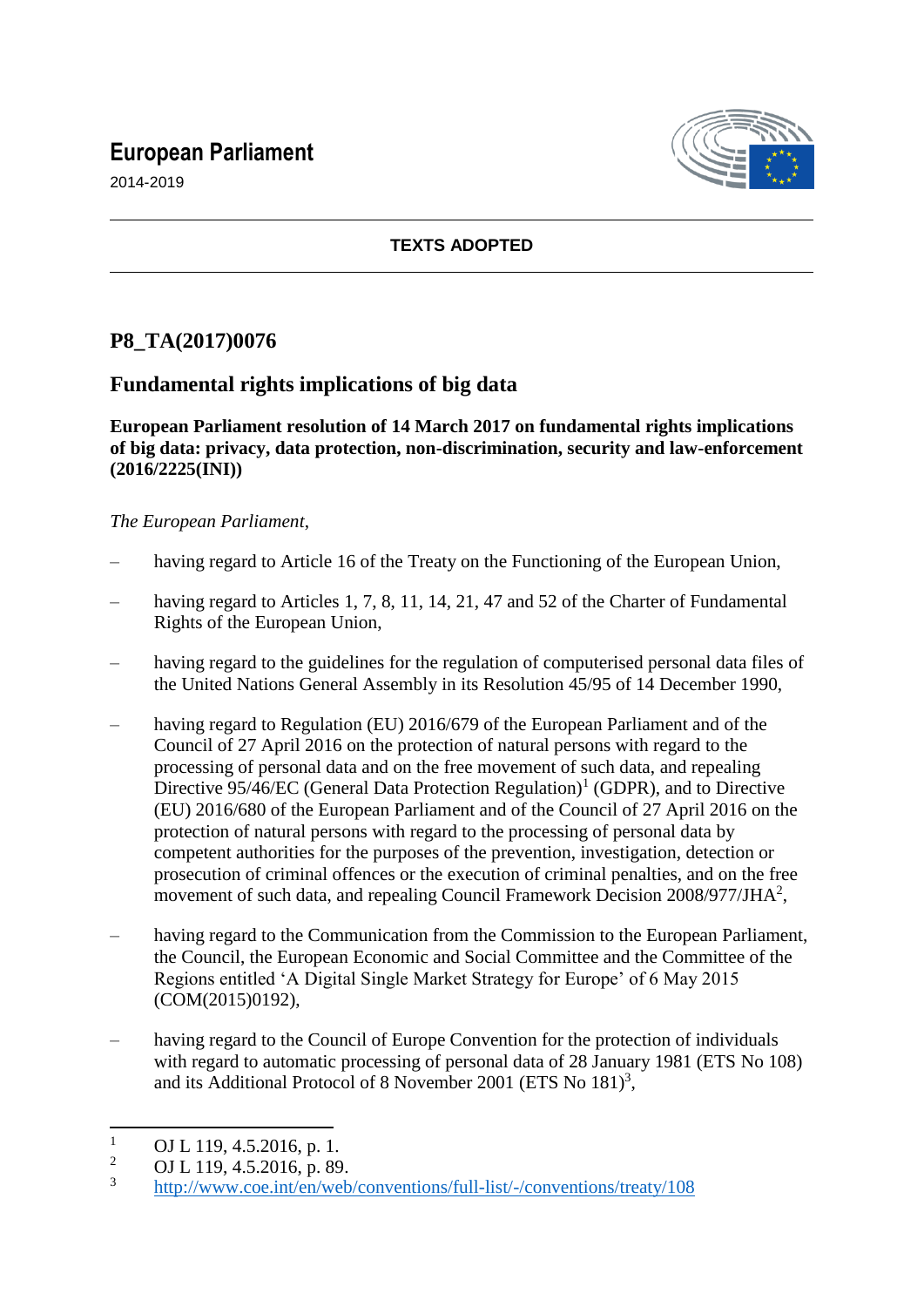- having regard to Recommendation CM/Rec(2010)13 of the Committee of Ministers of the Council of Europe to Member States on the protection of individuals with regard to automatic processing of personal data in the context of profiling of 23 November  $2010<sup>1</sup>$ ,
- having regard to Opinion 7/2015 of the European Data Protection Supervisor of 19 November 2015 entitled 'Meeting the challenges of big data – A call for transparency, user control, data protection by design and accountability<sup>2</sup>,
- having regard to Opinion 8/2016 of the European Data Protection Supervisor of 23 September 2016 entitled 'EDPS Opinion on coherent enforcement of fundamental rights in the age of big data<sup>3</sup>,
- having regard to the statement of the Article 29 Data Protection Working Party on the impact of the development of big data on the protection of individuals with regard to the processing of their personal data in the EU of 16 September 2014<sup>4</sup>,
- having regard to Rule 52 of its Rules of Procedure,

 $\overline{a}$ 

- having regard to the report of the Committee on Civil Liberties, Justice and Home Affairs (A8-0044/2017),
- A. whereas big data refers to the collection, analysis and the recurring accumulation of large amounts of data, including personal data, from a variety of sources, which are subject to automatic processing by computer algorithms and advanced data-processing techniques using both stored and streamed data in order to generate certain correlations, trends and patterns (big data analytics);
- B. whereas certain big data use cases involve the training of artificial intelligence appliances, such as neuronal networks, and statistical models in order to predict certain events and behaviours; whereas the training data are often of questionable quality and not neutral;
- C. whereas the progress of communication technologies and the ubiquitous use of electronic devices, monitoring gadgets, social media, web interactions and networks, including devices which communicate information without human interference, have led to the development of massive, ever-growing data sets which, through advanced processing techniques and analytics, provide unprecedented insight into human behaviour, private life and our societies;
- D. whereas the intelligence services of third countries and Member States have increasingly been relying on the processing and analytics of such datasets, which are either not covered by any legal framework or, most recently, have been the subject of legislation the compatibility of which with Union primary and secondary law raises concerns and is yet to be ascertained;

<sup>1</sup> [https://search.coe.int/cm/Pages/result\\_details.aspx?ObjectID=09000016805cdd00](https://search.coe.int/cm/Pages/result_details.aspx?ObjectID=09000016805cdd00) 2

[https://secure.edps.europa.eu/EDPSWEB/webdav/site/mySite/shared/Documents/](https://secure.edps.europa.eu/EDPSWEB/webdav/site/mySite/shared/Documents/Consultation/Opinions/2015/15-11-19_Big_Data_EN.pdf) [Consultation/Opinions/2015/15-11-19\\_Big\\_Data\\_EN.pdf](https://secure.edps.europa.eu/EDPSWEB/webdav/site/mySite/shared/Documents/Consultation/Opinions/2015/15-11-19_Big_Data_EN.pdf)

<sup>3</sup> [https://secure.edps.europa.eu/EDPSWEB/webdav/site/mySite/shared/Documents/](https://secure.edps.europa.eu/EDPSWEB/webdav/site/mySite/shared/Documents/EDPS/Events/16-09-23_BigData_opinion_EN.pdf) [Consultation/Opinions/2016/16-09-23\\_BigData\\_opinion\\_EN.pdf](https://secure.edps.europa.eu/EDPSWEB/webdav/site/mySite/shared/Documents/EDPS/Events/16-09-23_BigData_opinion_EN.pdf)

<sup>4</sup> [http://ec.europa.eu/justice/data-protection/article-29/documentation/opinion](http://ec.europa.eu/justice/data-protection/article-29/documentation/opinion-recommendation/files/2014/wp221_en.pdf)[recommendation/files/2014/wp221\\_en.pdf](http://ec.europa.eu/justice/data-protection/article-29/documentation/opinion-recommendation/files/2014/wp221_en.pdf)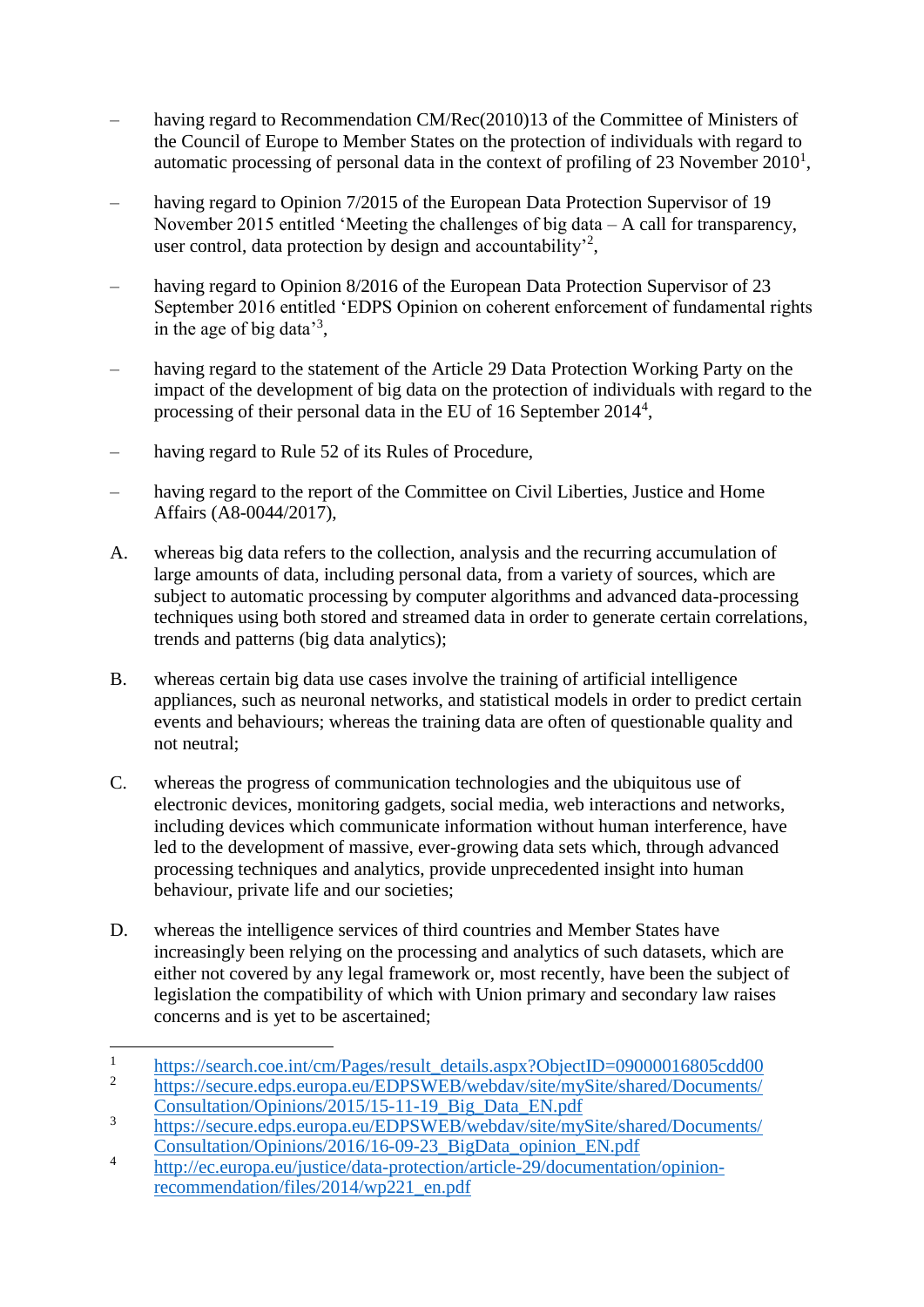- E. whereas the increase in bullying, violence against women and the vulnerability of children is also taking place on the internet; whereas the Commission and the Member States should adopt all the requisite legal measures to combat these phenomena;
- F. whereas an increasing number of corporations, businesses, bodies and agencies, governmental and non-governmental organisations (as well as the public and private sectors in general), political leaders, civil society, academia, the scientific community and citizens as a whole have taken advantage of such data sets and big data analytics to bolster competitiveness, innovation, market predictions, political campaigns, targeted advertising, scientific research and policymaking in the field of transport, taxation, financial services, smart cities, law enforcement, transparency, public health and disaster response, and to influence elections and political outcomes through, for instance, targeted communications;
- G. whereas the big data market is growing as a result of the technology and the process of data-driven decision-making being increasingly accepted as providing solutions; whereas there is not yet the methodology to make an evidence-based assessment of the total impact of big data, but there is evidence to suggest that big data analytics can have a significant horizontal impact across both the public and private sectors; whereas the Commission's Digital Single Market Strategy for Europe recognises the potential of data-driven technologies, services and big data to act as a catalyst for economic growth, innovation and digitalisation in the EU;
- H. whereas big data analytics generates added value in a variety of ways, with numerous positive examples, entailing significant opportunities for citizens, e.g. in the areas of healthcare, the fight against climate change, the reduction of energy consumption, improvements to transport safety and the enablement of smart cities, thereby improving business optimisation and efficiency and contributing to improved working conditions and detecting and combating fraud; whereas big data can provide a competitive advantage to the decision-making processes of European companies, while the public sector can benefit from greater efficiency thanks to greater insights into the different levels of socio-economic developments;
- I. whereas big data has the aforementioned potential for citizens, academia, the scientific community and the public and private sectors, but also entails significant risks, namely with regard to the protection of fundamental rights, such as the right to privacy, data protection and data security, but also freedom of expression and non-discrimination, as guaranteed by the EU Charter of Fundamental Rights and Union law; whereas pseudonymisation and encryption techniques can mitigate risks related to big data analytics and therefore play an important role in safeguarding the privacy of the data subject, while also fostering innovation and economic growth; whereas these elements are to be considered as part of the current revision of the e-privacy Directive;
- J. whereas the pervasiveness of sensors, extensive routine data production and contemporary data-processing activities are not always sufficiently transparent, posing challenges to the capacity of individuals and authorities to assess the processes and purpose of the collection, compilation, analysis and use of personal data; whereas a blurring between personal and non-personal data can be seen to emerge from the use of big data analytics, which may lead to new personal data being created;
- K. whereas the big data sector is growing by 40 % per year, seven times faster than the IT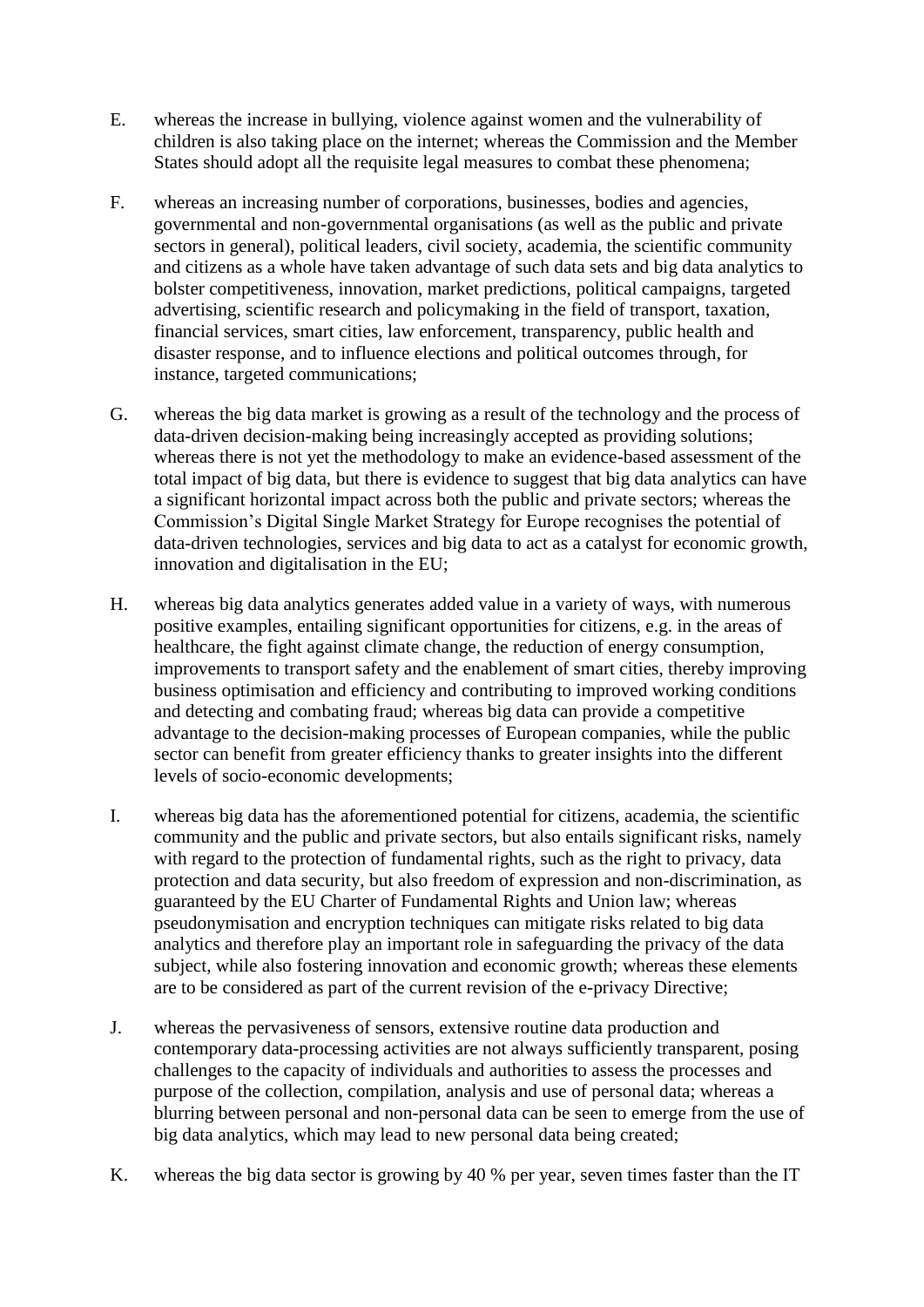market; whereas the concentration of large datasets produced by new technologies offers crucial information for large corporations, triggering unprecedented shifts in the balance of power between citizens, governments and private actors; whereas such concentration of power in the hands of corporations might consolidate monopolies and abusive practices and have a detrimental effect on consumers' rights and fair market competition; whereas the interests of the individual and the protection of fundamental rights should be further scrutinized in the context of big data mergers;

- L. whereas big data has huge untapped potential as a driver of productivity and a means of offering better products and services to citizens; underlines, however, that the generalised use of smart devices, networks and web applications by citizens, businesses and organisations does not necessarily indicate satisfaction with the products offered, but rather a broader understanding that these services have become indispensable to live, communicate and work, despite a lack of understanding about the risks that they might pose to our well-being, security and rights;
- M. whereas a distinction should be made between data quantity and data quality in order to facilitate the effective use of big data (algorithms and other analytical tools); whereas low-quality data and/or low-quality procedures behind decision-making processes and analytical tools could result in biased algorithms, spurious correlations, errors, an underestimation of the legal, social and ethical implications, the risk of data being used for discriminatory or fraudulent purposes and the marginalisation of the role of humans in these processes, leading to flawed decision-making procedures that have a detrimental impact on the lives and opportunities of citizens, in particular marginalised groups, as well as bringing about a negative impact on societies and businesses;
- N. whereas algorithmic accountability and transparency should mean implementing technical and operational measures that ensure transparency, the non-discrimination of automated decision-making and the calculating of probabilities of individual behaviour; whereas transparency should give individuals meaningful information about the logic involved, the significance and the envisaged consequences; whereas this should include information about the data used for training big data analytics and allow individuals to understand and monitor the decisions affecting them;
- O. whereas data analysis and algorithms increasingly impact on the information made accessible to citizens; whereas such techniques, if misused, may endanger fundamental rights to information as well as media freedom and pluralism; whereas the system of public broadcasting in Member States is directly related to the democratic, social and cultural needs of each society and to the need to preserve the plurality of the media, as stated in the Protocol on the system of public broadcasting in the Member States to the Amsterdam Treaty (11997D/PRO/09);
- P. whereas the proliferation of data processing and analytics, the sheer number of actors involved in collecting, retaining, processing, storing and sharing data and the combination of large data sets containing personal and non-personal data from a variety of sources, while entailing significant opportunities, have all created great uncertainty for citizens and the public and private sectors alike over the specific requirements for compliance with current EU data-protection law;
- Q. whereas there is a plethora of unstructured legacy systems containing vast volumes of data collected by companies over many years, with unclear data governance systems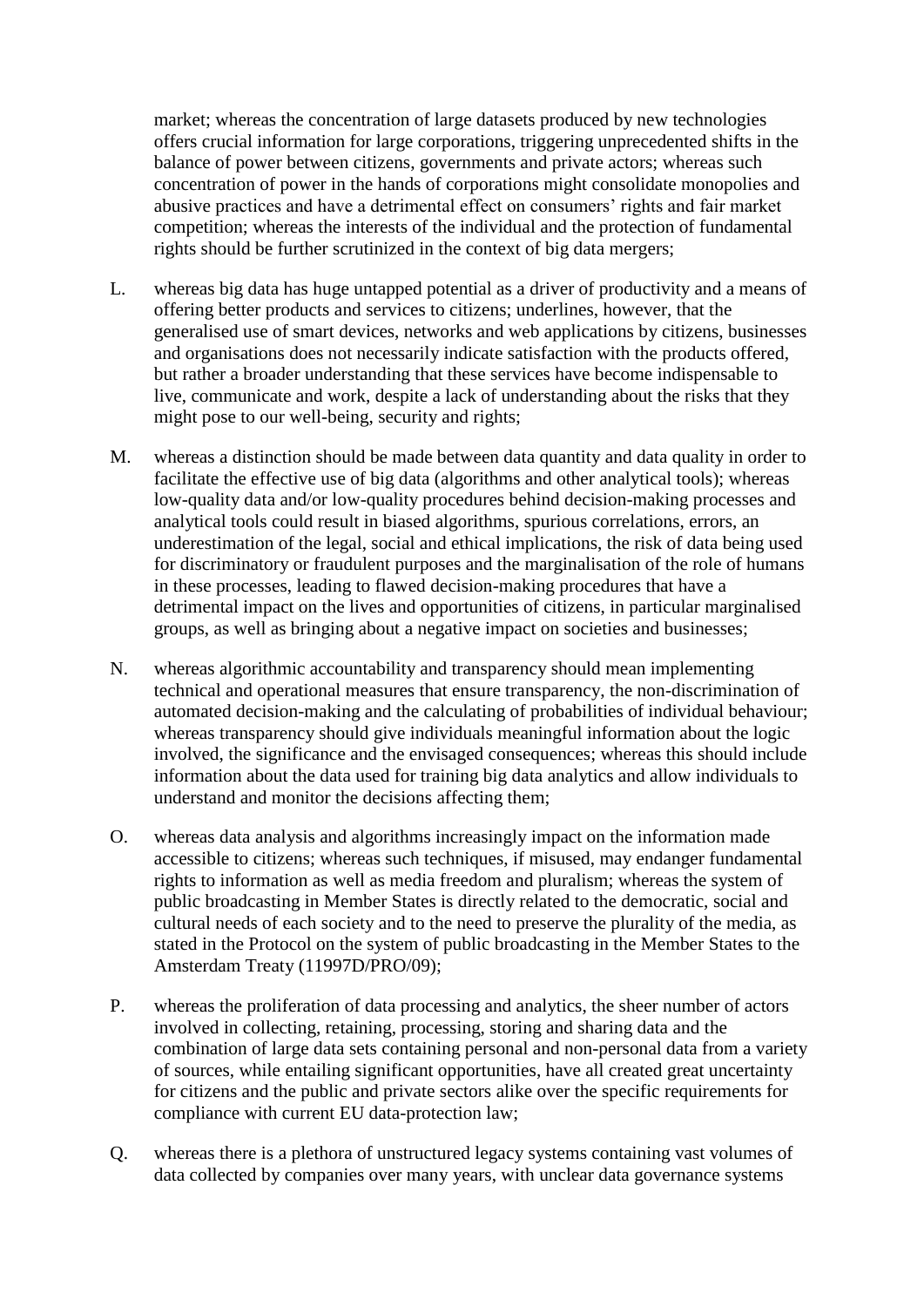that should be systematically brought into compliance;

R. whereas closer cooperation and coherence between different regulators and supervisory competition, consumer protection and data protection authorities at national and EU level should be encouraged, in order to ensure a consistent approach to and understanding of the implications of big data for fundamental rights; whereas the establishment and further development of the Digital Clearing House<sup>1</sup> as a voluntary network of enforcement bodies can contribute to enhancing their work and their respective enforcement activities and can help deepen the synergies and the safeguarding of the rights and interests of individuals;

## *General considerations*

- 1. Stresses that the prospects and opportunities of big data can only be fully tapped into by citizens, the public and private sectors, academia and the scientific community when public trust in these technologies is ensured by a strong enforcement of fundamental rights and compliance with current EU data protection law and legal certainty for all actors involved; stresses that the processing of personal data can only be done pursuant to any of the legal bases laid down in Article 6 of Regulation (EU) 2016/679; considers that it is crucial that transparency and the proper provision of information to the audiences concerned are key to building public trust and to the protection of individual rights;
- 2. Underlines that compliance with the existing data protection legislation, together with strong scientific and ethical standards, are key to establishing trust in and the reliability of big data solutions; further emphasises that information revealed by big data analysis does not offer an impartial overview of any subject matter and is only as reliable as the underlying data permits; highlights that predictive analysis based on big data can only offer a statistical probability and therefore cannot always accurately predict individual behaviour; stresses, therefore, that strong scientific and ethical standards are vital for managing data collection and judging the results of such analysis;
- 3. Points out that sensitive information about persons can be inferred from non-sensitive data, which blurs the line between sensitive and non-sensitive data;
- 4. Stresses that individuals' poor knowledge and understanding about the nature of big data allows personal information to be used in unintended ways; notes that education and awareness about fundamental rights is of primary importance in the EU; urges the EU institutions and Member States to invest in digital literacy and awareness-raising about digital rights, privacy and data protection among citizens, including children; underlines that such education should address the understanding of the principles/logic of how algorithms and automated decision-making processes work and how to meaningfully interpret them; stresses, moreover, the need to educate with a view to fostering understanding on where and how data streams are collected (i.e. web scraping, combining streaming data with data from social networks and connected devices and aggregating that information into a new data stream);

## *Big data for commercial purposes and in the public sector*

 $\mathbf{1}$ <sup>1</sup> Opinion 8/2016 of the European Data Protection Supervisor of 23 September 2016, p. 15.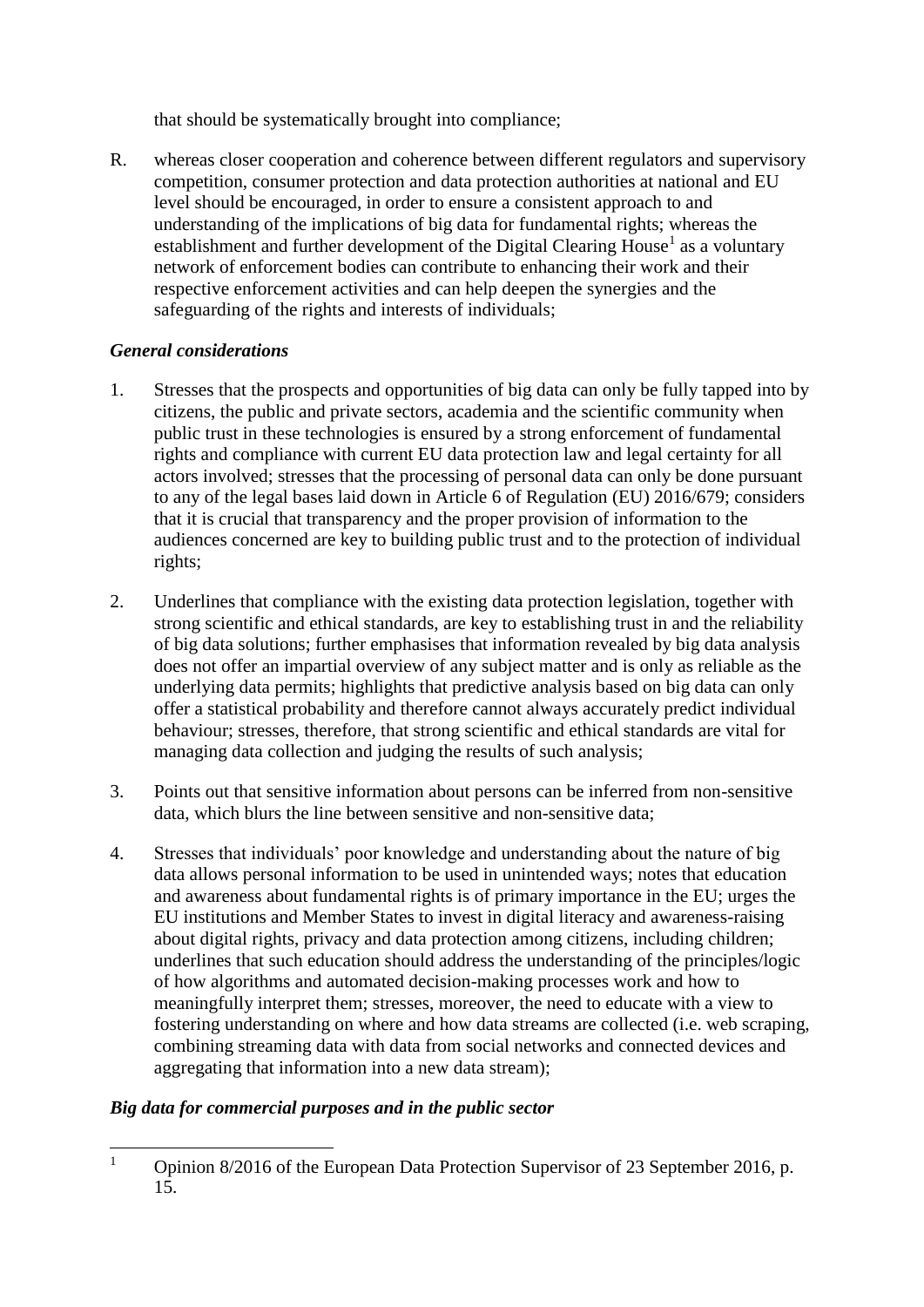#### *Privacy and data protection*

- 5. Points out that Union law on the protection of privacy and personal data, the right to equality and non-discrimination, as well as the right of individuals to receive information about the logic involved in automated decision-making and profiling and the right to seek judicial redress are applicable to data processing when processing is preceded by pseudonymisation techniques or, in any case, when the use of non-personal data might impact on individuals' private lives or other rights and freedoms, leading to the stigmatisation of whole groups of the population;
- 6. Underlines that the Digital Single Market must be built on reliable, trustworthy and high-speed networks and services that safeguard the fundamental rights of the data subject to data protection and privacy, while also encouraging innovation and big data analytics in order to create the right conditions and a level playing field to boost the European digital economy;
- 7. Further highlights the possibility of re-identifying individuals by correlating different types of anonymised data; underlines that Union law for the protection of privacy and personal data applies to the processing of such correlated data only when an individual is indeed re-identifiable;
- 8. Stresses that the aforementioned principles should serve as a framework for the decision-making procedures of the public and private sectors and other actors that use data; emphasises the need for much greater algorithmic accountability and transparency with regard to data processing and analytics by the private and public sectors and any other actors using data analytics, as an essential tool to guarantee that the individual is appropriately informed about the processing of their personal data;
- 9. Highlights the fundamental role that the Commission, the European Data Protection Board, national data protection authorities and other independent supervisory authorities should play in the future to promote transparency and due process, legal certainty in general and, more specifically, concrete standards that protect fundamental rights and guarantees associated with the use of data processing and analytics by the private and public sector; calls for closer collaboration among regulators of conduct in the digital environment, so as to strengthen the synergies between regulatory frameworks for consumers and competition and data protection authorities; calls for adequate funding and staffing of such authorities; acknowledges, moreover, the need for the establishment of a Digital Clearing House;
- 10. Underlines that the intrinsic purpose of big data should be to achieve comparable correlations with as few personal data as possible; stresses, in this regard, that science, business and public communities should focus on research and innovation in the area of anonymisation;
- 11. Recognises that the application of pseudonymisation, anonymisation or encryption to personal data can reduce the risks to the data subjects concerned when personal data are used in big data applications; further highlights the advantages of pseudonymisation provided for by the GDPR as an appropriate safeguard; recalls that anonymisation is an irreversible process by which personal data can no longer be used alone to identify or single out a natural person; takes the view that contractual obligations should ensure that anonymised data will not be re-identified using additional correlations by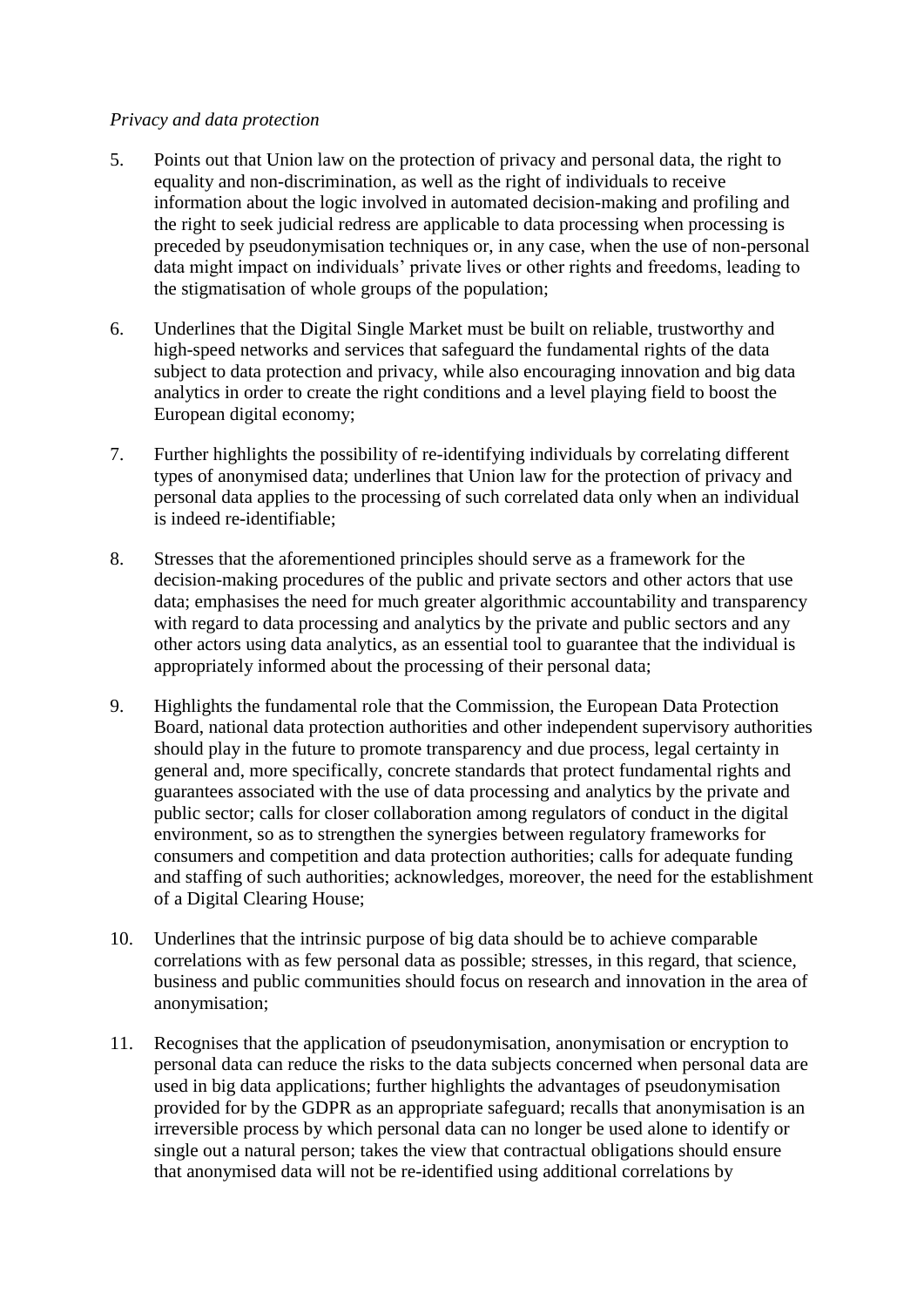combining different data sources; calls on the private and the public sector and other actors involved in the analysis of big data to regularly review such risks in the light of new technologies and to document the appropriateness of the measures adopted; calls on the Commission, the European Data Protection Board and other independent supervisory authorities to prepare guidelines on how to properly anonymise data in order to avoid future abuses of these measures and to monitor practices;

- 12. Urges the private and public sectors and other data controllers to make use of instruments provided for by the GDPR, such as codes of conduct and certification schemes, in order to seek greater certainty over their specific obligations under Union law and to bring their practices and activities into compliance with the appropriate EU legal standards and safeguards;
- 13. Calls on the Commission and Member States to ensure that data-driven technologies do not limit or discriminate access to a pluralistic media environment, but rather foster media freedom and pluralism; emphasises that cooperation between governments, educational institutions and media organisations will play a pivotal role in ensuring that digital media literacy is supported in order to empower citizens and protect their rights to information and freedom of expression;
- 14. Takes the view that the publication of personal data by public authorities for reasons of public interest, such as the prevention of corruption, conflicts of interest, tax fraud and money laundering, may be admissible in a democratic society, provided that the data is disclosed pursuant to conditions laid down by the law, that the appropriate safeguards are in place and that such publication is necessary for and proportionate to the desired aimed;

#### *Security*

- 15. Recognises the added value of the technological development that will contribute to improving security; acknowledges that some of the most pressing risks associated with data processing activities, such as big data techniques (especially in the context of the Internet of things), which are a matter of concern for individuals, include security breaches, unauthorised access to data and unlawful surveillance; believes that tackling such threats without abusing fundamental rights requires genuine and concerted cooperation between the private and public sectors, law enforcement authorities and independent supervisory authorities; stresses, in this regard, that specific attention should be paid to the security of e-government systems, as well as to additional legal measures such as software liability;
- 16. Takes the view that the use of end-to-end encryption should also be encouraged and, where necessary, mandated in accordance with the principle of data protection by design; recommends that any future legislative framework to this end specifically prohibits encryption providers, communications service providers and all other organisations (at all levels of the supply chain) from allowing or facilitating 'backdoors';
- 17. Highlights that heightened data generation and data flows entail further vulnerabilities and new information security challenges; calls, in this context, for the use of privacy by design and default, anonymisation techniques where appropriate, encryption techniques, and mandatory privacy impact assessments; stresses that such measures should be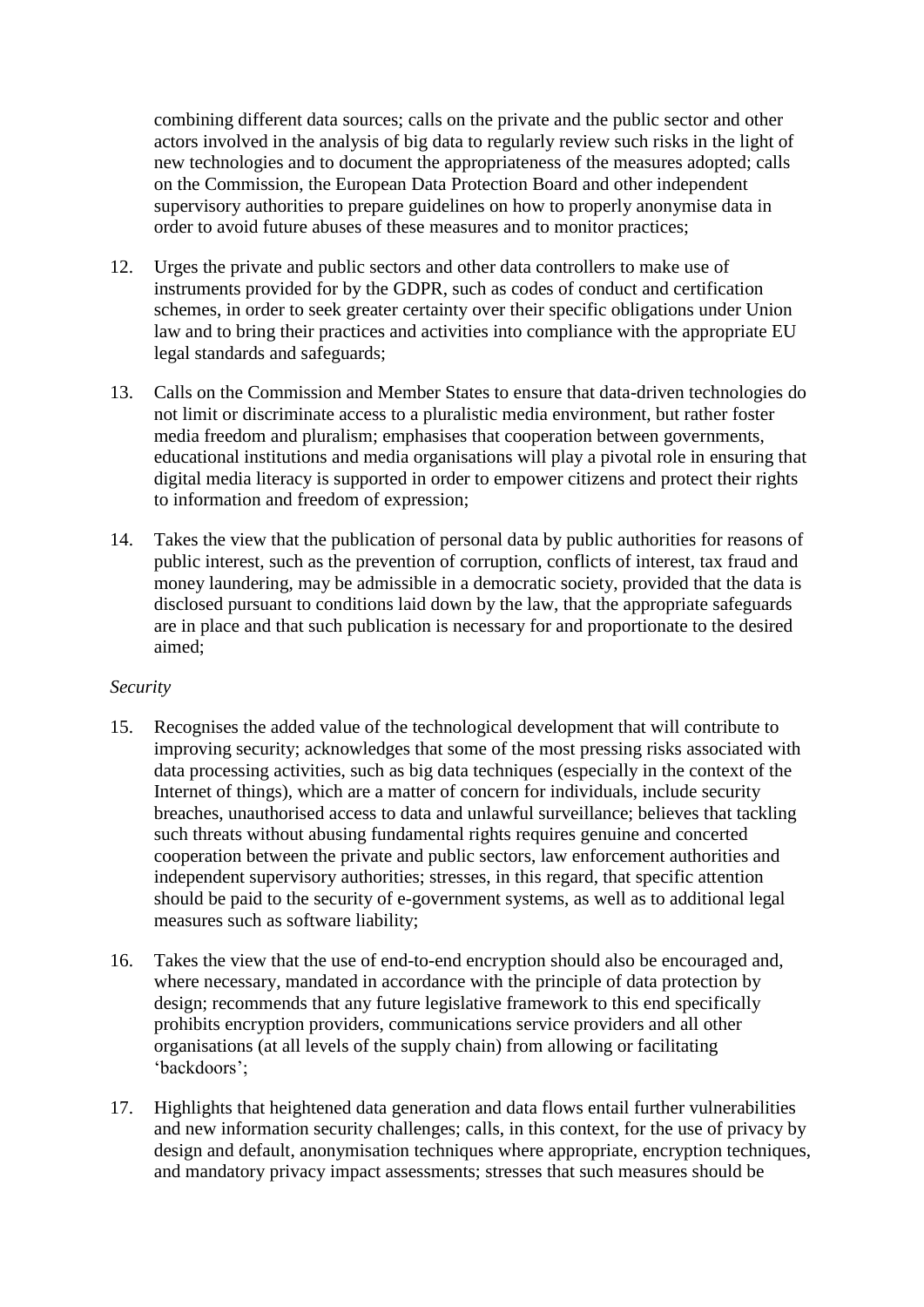applied by all actors involved in big data analytics in the private and public sectors and other actors dealing with sensitive data, such as lawyers, journalists and people working in the health sector so as to ensure that big data does not increase exposure to information security risks;

18. Recalls that in accordance with Article 15 of Directive 2000/31/EC, Member States shall neither impose a general obligation on the providers of transmission, storage and hosting services to monitor the information which they transmit or store, nor a general obligation to actively seek facts or circumstances suggesting illegal activity; reiterates in particular that the Court of Justice of the European Union, in the cases C-360/10 and C-70/10, rejected measures for the 'active monitoring' of almost all users of the services concerned (internet access providers in one case, a social network in the other) and specified that any injunction requiring a hosting services provider to undertake general monitoring shall be precluded;

#### *Non- discrimination*

- 19. Stresses that, because of the data sets and algorithmic systems used when making assessments and predictions at the different stages of data processing, big data may result not only in infringements of the fundamental rights of individuals, but also in differential treatment of and indirect discrimination against groups of people with similar characteristics, particularly with regard to fairness and equality of opportunities for access to education and employment, when recruiting or assessing individuals or when determining the new consumer habits of social media users:
- 20. Calls on the Commission, the Member States and the data protection authorities to identify and take any possible measures to minimise algorithmic discrimination and bias and to develop a strong and common ethical framework for the transparent processing of personal data and automated decision-making that may guide data usage and the ongoing enforcement of Union law;
- 21. Calls on the Commission, the Member States and the data protection authorities to specifically evaluate the need not only for algorithmic transparency, but also for transparency about possible biases in the training data used to make inferences based on big data;
- 22. Recommends that businesses conduct regular assessments into the representativeness of data sets, consider whether data sets are affected by biased elements, and develop strategies to overcome those biases; highlights the need to review the accuracy and meaningfulness of data analytics predictions on the basis of fairness and ethical concerns;

#### *Big Data for scientific purposes*

- 23. Stresses that big data analytics can be beneficial for scientific development and research; believes that the development and use of big data analytics for scientific purposes should be conducted with due regard for the fundamental values enshrined in the Charter of Fundamental Rights and in compliance with current EU data protection legislation;
- 24. Recalls that under the GDPR, the further processing of personal data for statistical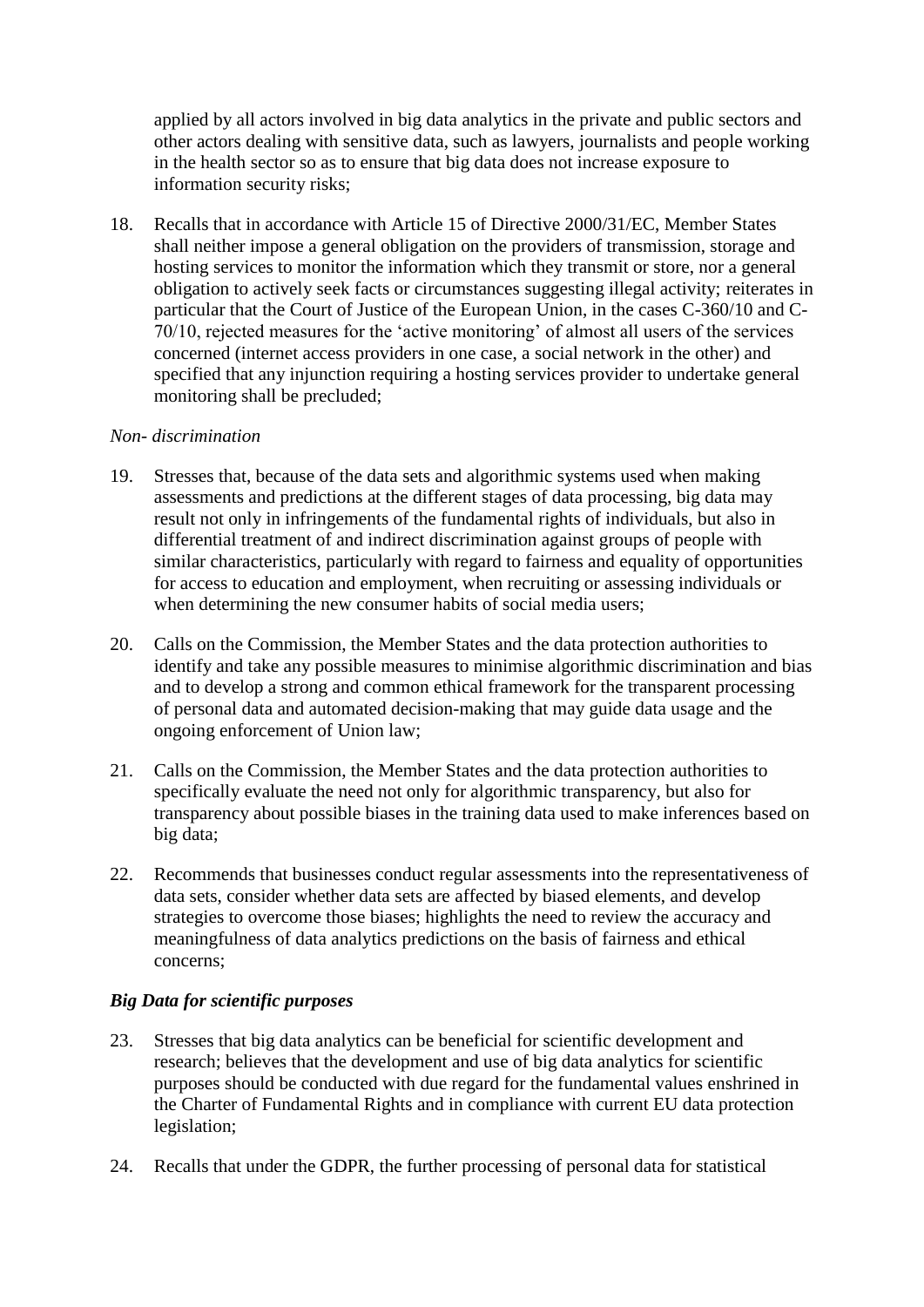purposes may only result in aggregate data which cannot be re-applied to individuals;

#### *Big data for law enforcement purposes*

#### *Privacy and data protection*

- 25. Reminds all law enforcement actors that use data processing and analytics that Directive (EU) 2016/680: governs the processing of personal data by Member States for law enforcement purposes; requires that the collection and processing of personal data for law enforcement purposes must always be adequate, relevant and not excessive in relation to the specified, explicit and legitimate purposes for which they are processed; states that the purpose of and need for the collection of these data must be clearly proven; states that any decision based solely on automated processing, including profiling, which produces an adverse legal effect on the data subject or significantly affects him or her, is prohibited, unless authorised by Union or Member State law to which the controller is subject and which provides appropriate safeguards for the rights and freedoms of the data subject, at least the right to obtain human intervention on the part of the controllers; calls on the Commission, the European Data Protection Board and other independent supervisory authorities to issue guidelines, recommendations and best practices in order to further specify the criteria and conditions for decisions based on profiling and the use of big data for law enforcement purposes;
- 26. Stresses the importance of compliance with Directive (EU) 2016/680 as regards the carrying out of prior impact assessments and audits that take account of ethical concerns in order to assess the inclusiveness, accuracy and quality of data, and to ensure that individuals targeted by the decisions and/or actors involved in the decision-making processes are able to understand and challenge the collection or analysis, patterns and correlations and to prevent any harmful effects on certain groups of individuals;
- 27. Points out that the trust of citizens in digital services can be seriously undermined by government mass surveillance activities and the unwarranted accessing of commercial and other personal data by law enforcement authorities;
- 28. Recalls that legislation permitting public authorities to gain access to the contents of electronic communications on a generalised basis must be regarded as compromising the essence of the fundamental right to respect for one's private life, as guaranteed by Article 7 of the Charter;
- 29. Stresses the need for guidelines and systems to be incorporated into public tenders for data processing models, tools and programmes based on big data for law enforcement purposes in order to ensure that the underlying code can be and is checked by the law enforcement authority prior to final purchase and can be verified for its suitability, correctness and security, bearing in mind that transparency and accountability are limited by proprietary software; points out that certain models of predictive policing are more privacy-friendly than others, such as where probabilistic predictions are made about places or events and not about individual persons;

#### *Security*

30. Underlines the absolute need to protect law enforcement databases from security breaches and unlawful access since this is a matter of concern for individuals; believes,